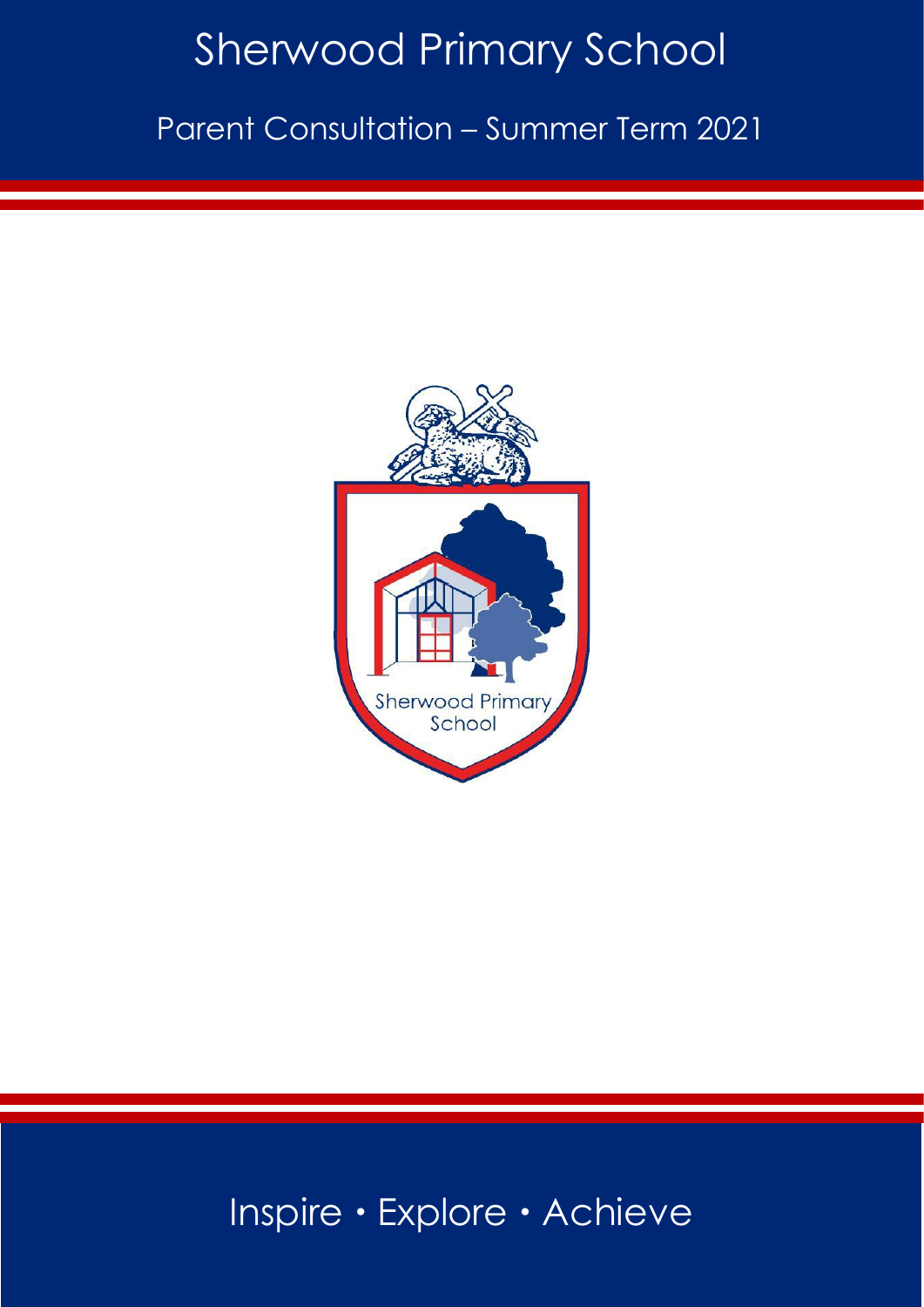|                                                                                                                                                                                                                                                 | No.<br><b>Responses</b><br>(Yes) | %     | No.<br><b>Responses</b><br>(Unsure) | %     | No.<br><b>Responses</b><br>(No) | %     |
|-------------------------------------------------------------------------------------------------------------------------------------------------------------------------------------------------------------------------------------------------|----------------------------------|-------|-------------------------------------|-------|---------------------------------|-------|
| <b>This</b><br>Academic<br>Parent<br>Year,<br>Consultation<br>Appointments<br>have<br>been delivered over Zoom throughout<br>the School day. Did you prefer this?                                                                               | 120                              | 71.0% | 31                                  | 18.3% | 18                              | 10.7% |
| Pupils have attended School in their PE<br>Kit on the day of Physical Education.<br>Would you like this to continue?                                                                                                                            | 158                              | 93.5% | 8                                   | 4.7%  | 3                               | 1.8%  |
| We introduced Seesaw as on Online<br>Learning Platform for pupils to submit<br>and communicate with their class<br>teacher. Did this support your child's<br>independence through periods of<br>remote learning or when submitting<br>homework? | 137                              | 81.1% | 18                                  | 10.7% | 14                              | 8.3%  |
| We<br>introduced<br>bespoke<br>remote<br>learning videos to support pupils<br>learning from home. Did this improve<br>the quality of our remote learning<br>offer?                                                                              | 105                              | 89.0% | 9                                   | 7.6%  | 4                               | 3.4%  |
| We introduced new home reading<br>books, launched Reading Pathways<br>for KS2 pupils and delivered a Whole<br>School Book drop in March 2021. Have<br>these resources supported your child's<br>engagement in quality reading texts<br>at home? | 128                              | 75.7% | 33                                  | 19.5% | 8                               | 4.7%  |
| Staggered drop off and collection:<br>We introduced a staggered drop<br>off/collection system in three groups?<br>Has this been beneficial for reasons<br>other than safety?                                                                    | 138                              | 81.7% | 15                                  | 8.9%  | 16                              | 9.5%  |
| We introduced a one way system<br>around the school site. Has this been<br>beneficial?                                                                                                                                                          | 110                              | 65.1% | 28                                  | 16.6% | 31                              | 18.3% |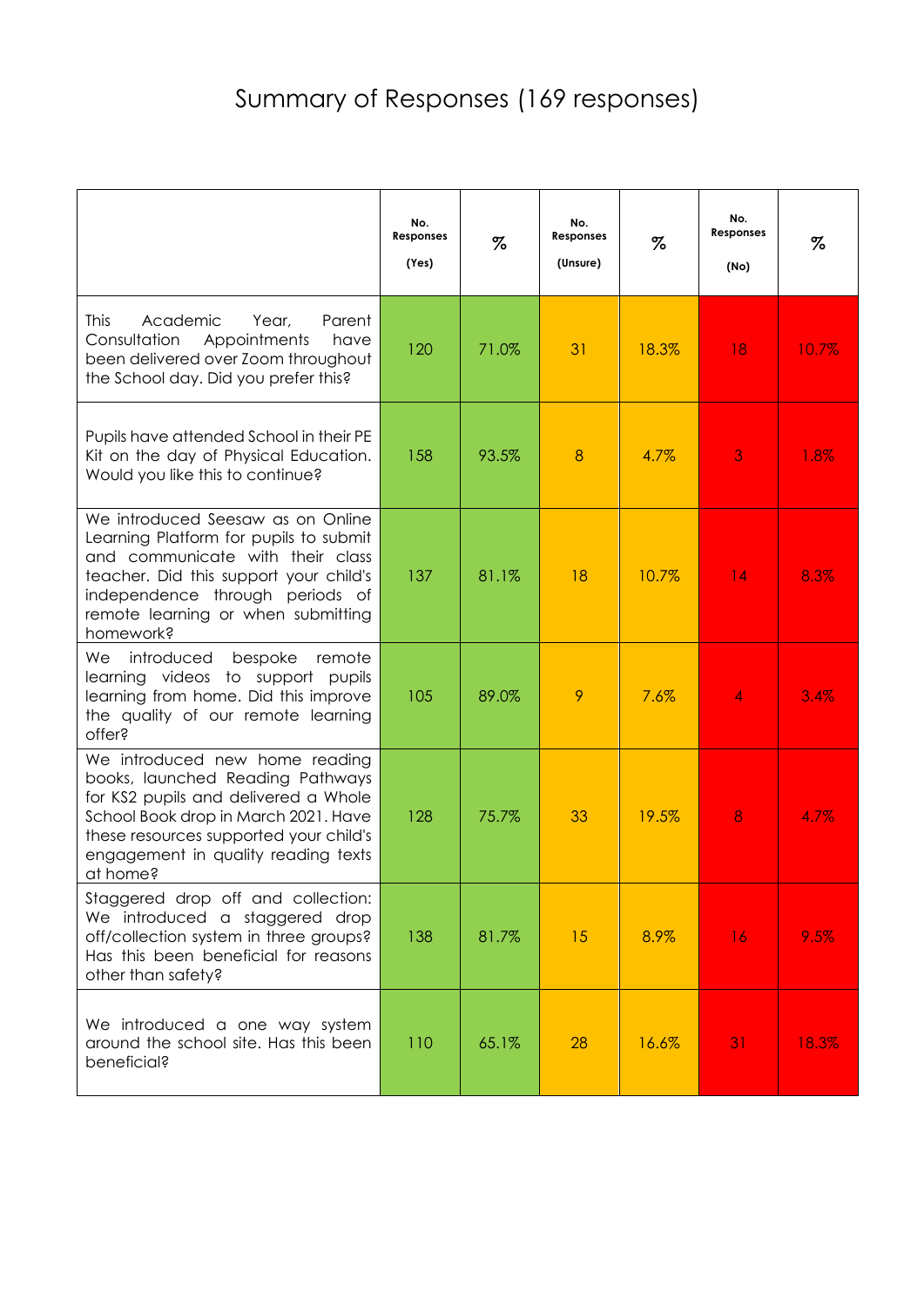|                                                                                                                                                | No.<br>Responses<br>(Yes) | %     | No.<br>Responses<br>(Unsure) | %     | No.<br><b>Responses</b><br>(No) | %     |
|------------------------------------------------------------------------------------------------------------------------------------------------|---------------------------|-------|------------------------------|-------|---------------------------------|-------|
| This Academic Year, Parent<br>Consultation Appointments have<br>been delivered over Zoom<br>throughout the School day. Did<br>you prefer this? | 120                       | 71.0% | 31                           | 18.3% | 18                              | 10.7% |

# **Parent comments**

- Was convenient easy to use and didn't have to wait around for the appointment as teachers came on at their allocated time
- Of course face to face is definitely better but was glad to have it this way during these unprecedented times.
- It is helpful in terms of flexibility with being at home working and not having to get to school for a certain time. The disadvantage is being unable to see the children's work.
- Much better. Less time, less stress, less sitting on tiny seats!
- I prefer face to face consultations. I experienced technical difficulties when using zoom.
- It was good that we could both attend around working hours, but we did miss seeing the books and a face to face discussion. Maybe one of each.
- It saves waiting as around in the hall if other parents have gone slightly over. It also avoids yourself missing the appointment if there is any traffic on the way. Plus parents with little children don't need to worry about childcare. I definitely preferred it.
- The only negative side is that I haven't seen any of my daughters work in class. As usually I would view this at parents evening. I much prefer the zoom meetings as it's much more convenient for both parent and teacher. Perhaps a sample of work could be shown at the meeting

#### **Feedback from School June 2021**

Thank you for your feedback. We have seen a huge improvement in the quality of our consultation meetings this year. The duration of our consultation with you and the quality of discussion has impacted positively on our provision planning in School.

#### **Plans for the Academic Year 2021-2022**

We have been equally disappointed that you have been unable to visit the classrooms this year and view your child's work in books and on display. In the Autumn Term (restrictions allowing), we aim to deliver our consultation meetings online but hold some open classroom sessions where you can come and view your child's work with your child.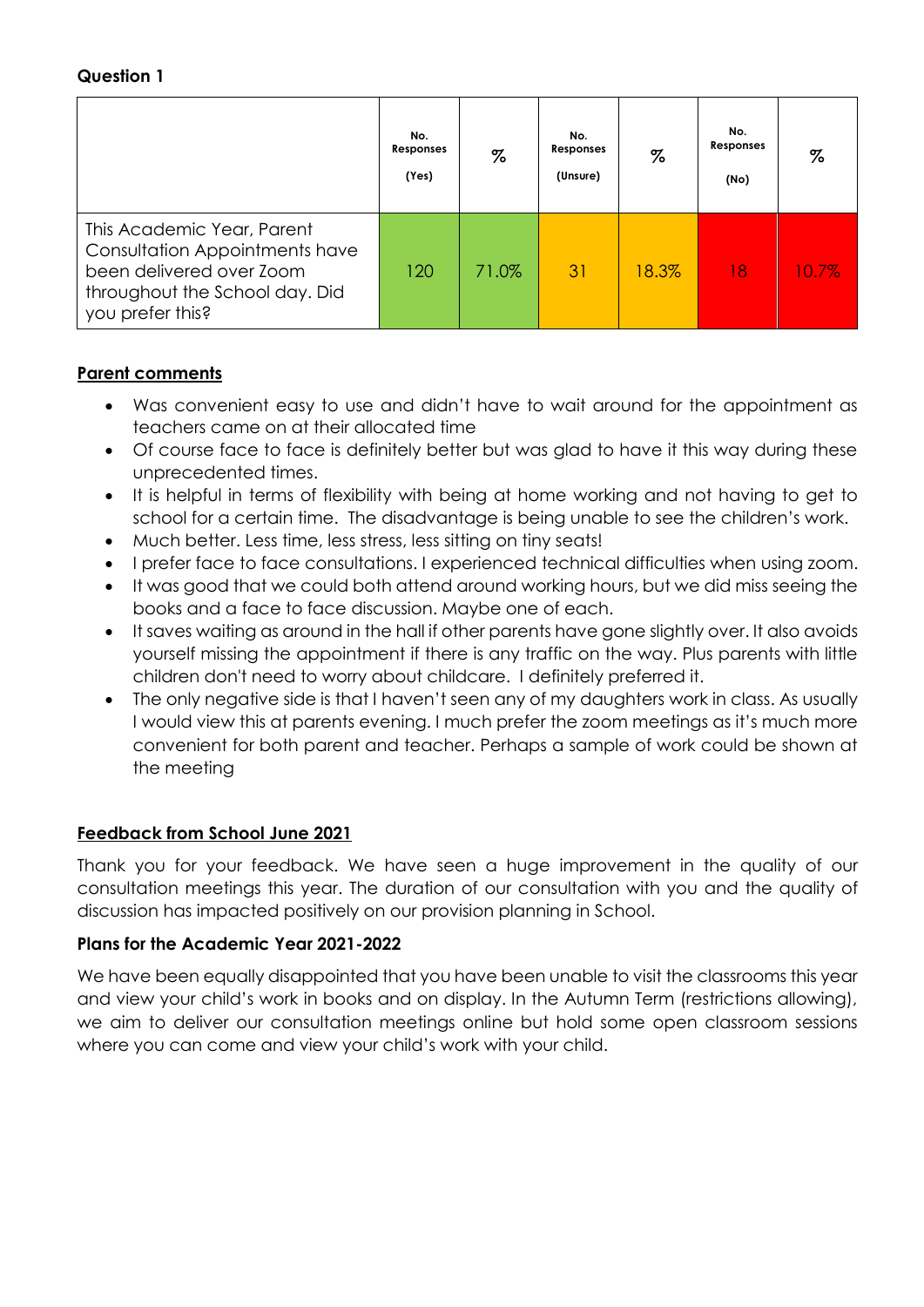|                                                                                                                         | No.<br>Responses<br>(Yes) | $\%$  | No.<br>Responses<br>(Unsure) | $\%$ | No.<br>Responses<br>(No) | %    |
|-------------------------------------------------------------------------------------------------------------------------|---------------------------|-------|------------------------------|------|--------------------------|------|
| Pupils have attended School in<br>their PE Kit on the day of Physical<br>Education. Would you like this to<br>continue? | 158                       | 93.5% | $\overline{8}$               | 4.7% | 3                        | 1.8% |

#### **Parent comments**

- It's convenient and just glad he doesn't come home wearing parts of another child's uniform.
- The pe kits get washed regularly so more hygienic and we can monitor the size.
- It's so much easier than them getting changed, breaks up the uniform week, and sets them up motivation wise to do PE that day. Plus we don't need to buy extra sets of trainers just for school, and can wash PE kit and trainers more often.
- My daughter said it was great getting the full time for PE. We also like the idea of the school track suit.
- She likes coming to school PE kit she said she doesn't have to get changed in school in front of everyone
- Would prefer not to have to purchase tracksuits with the school logo due to the extra cost.
- I really like the idea of a school pe kit. I think it's so much better for everyone that the children wear them on pe day. Less time wasted by getting changed, children get more ware out of the pe kit and parents get to wash the kit every week, instead of end of term.
- This has worked really well and is far more hygienic than leaving a dirty PE kit in school for 6/7 weeks at a time.

#### **Feedback from School June 2021**

This change, originally introduced as a health and safety measure, has resulted in a number of benefits to pupils and impacted positively on the quality of Physical Education lessons.

#### **Plans for the Academic Year 2021-2022**

We would like our EYFS, Y1 and Y2 children to keep their PE kit in School each week from September. At this age, we consider that there are still a number of benefits (developing independence, organisation, development of motor skills) to pupils changing into their PE kit in School.

We invite our pupils in Year 3 – Year 6 will continue to attend School in their PE kit on the day(s) of Physical Education. To ensure a consistent approach to Uniform, we are introducing a Sherwood PE Tracksuit to our Uniform Policy. We have carefully considered the additional cost and made amendments to our Uniform Policy to offset this. Y3-Y6 pupils will no longer require a pair of black sports pumps and an additional pair of trainers are not required to be kept in school. Pupils may need to attend School in PE kit for 1 or two days – this may reduce the number of other items of uniform required to be purchased.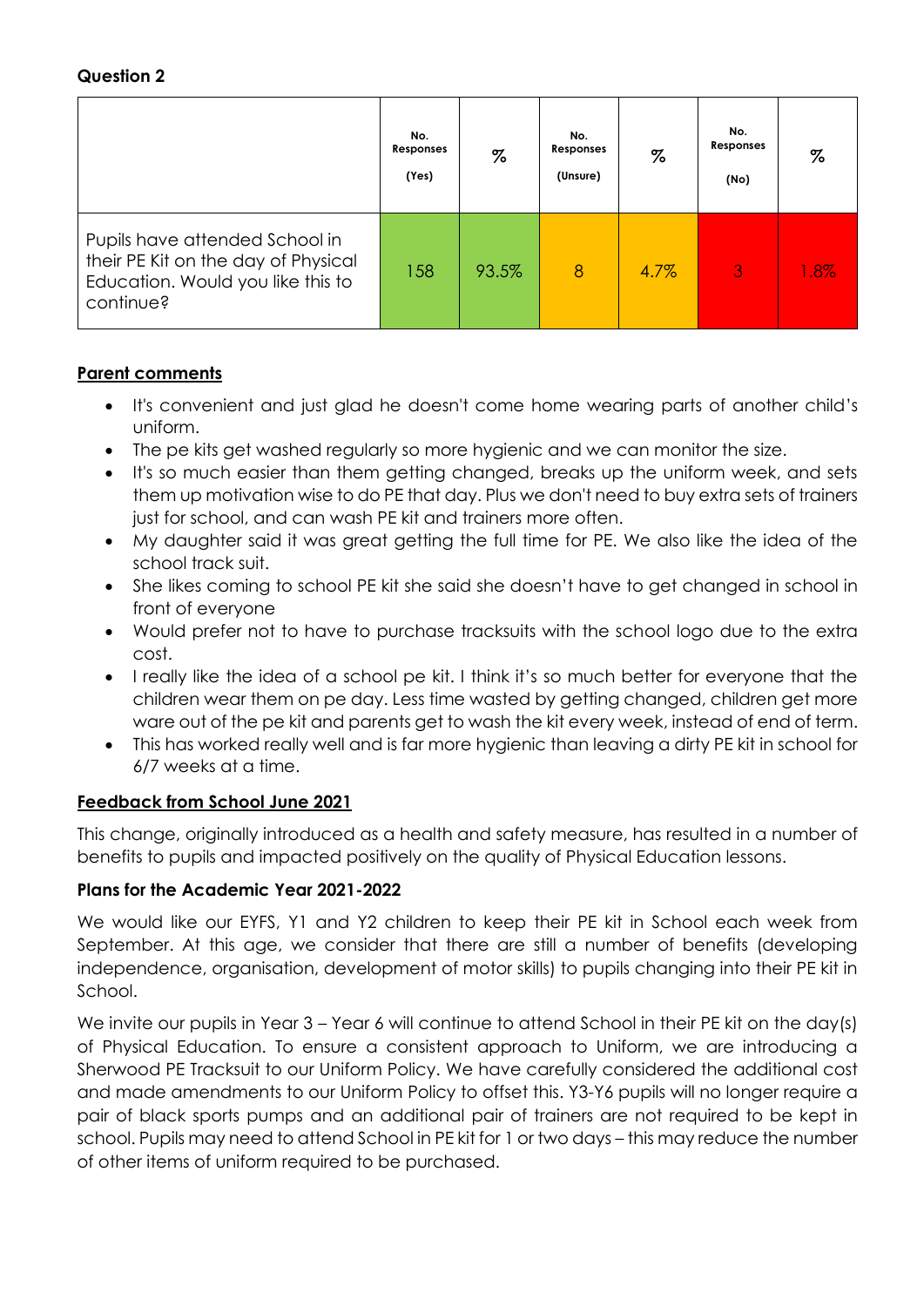|                                                                                                                                                                                                                                                    | No.<br>Responses<br>(Yes) | %     | No.<br>Responses<br>(Unsure) | %        | No.<br>Responses<br>(No) | %    |
|----------------------------------------------------------------------------------------------------------------------------------------------------------------------------------------------------------------------------------------------------|---------------------------|-------|------------------------------|----------|--------------------------|------|
| We introduced Seesaw as on<br>Online Learning Platform for pupils<br>to submit and communicate with<br>their class teacher. Did this<br>support your child's<br>independence through periods of<br>remote learning or when<br>submitting homework? | 137                       | 81.1% | 18                           | $10.7\%$ | 4                        | 8.3% |

#### **Parent comments**

- A brilliant app for older primary school children.
- Brilliant tool, boost the confidence in my child. Promotes accuracy and time management. Loved it.
- For foundation (and other younger children) they were no more independent, but it was still good. It has been nice to be able to share videos of them doing learning activities. We could have done with a homework book as well - although we just used what we had at home. Overall very good.
- If my child was struggling to understand any of the work set out the teacher would respond promptly
- Like the interaction via seesaw
- My children enjoyed using seesaw it has truly promoted independent learning.
- Some of it is hard to navigate. Would be easier if the work sheet was sent home for them to do it then upload and submit on seesaw.
- Yes another great way to keep in touch with the teachers. Very interactive and personal way to keep connected. Also allows us to maintain a record of the brilliant work they have completed.

#### **Feedback from School June 2021**

This tool has been invaluable to us during periods of remote learning/school closure. It has improved the quality of feedback that we can provide for your child and the development of your child's portfolio supports our assessment of our pupils' progress over time. We are keen to get the balance right (Seesaw/Homework books) for homework in the next Academic year. We look forward to sharing further updates in September.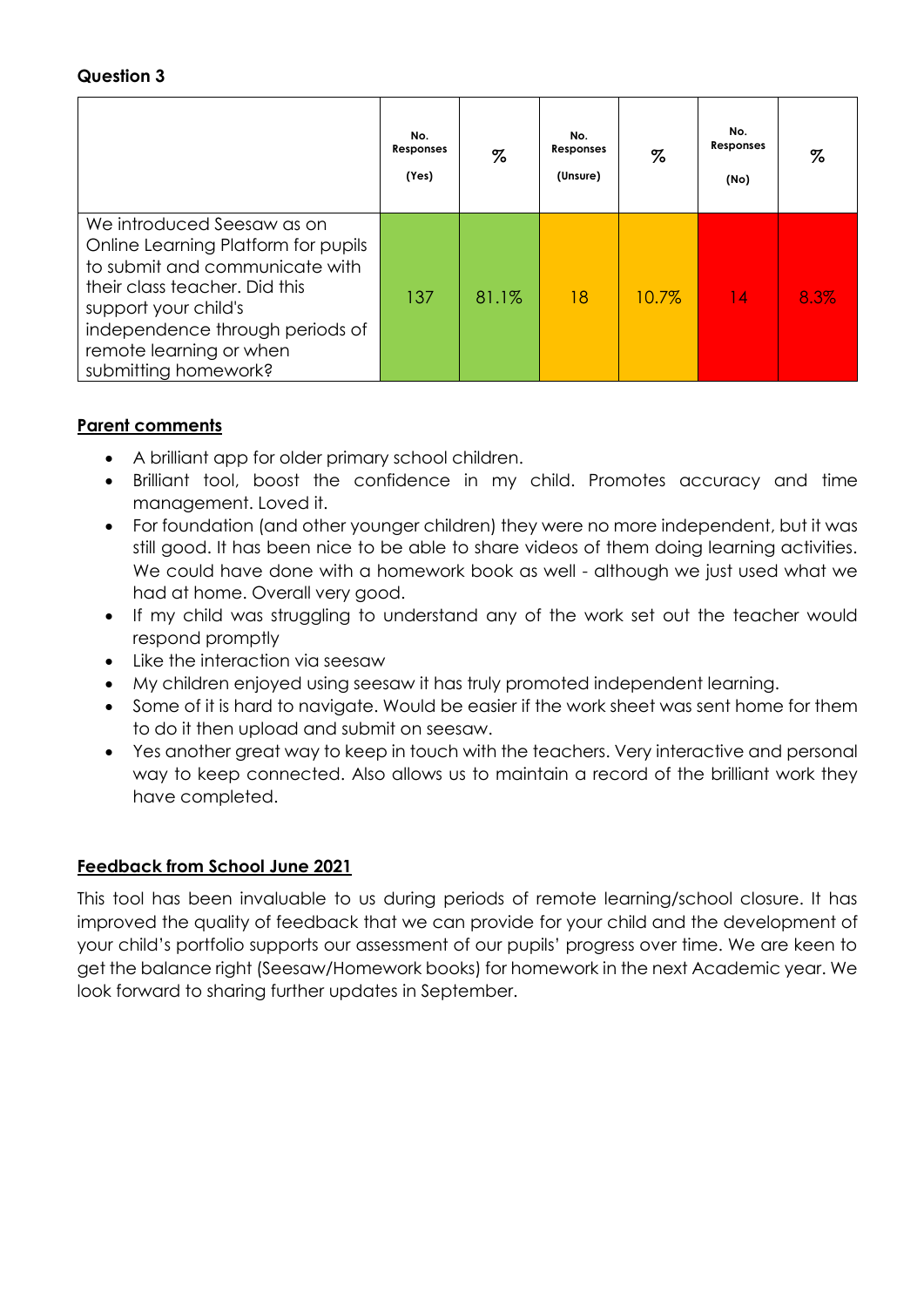|                                                                                                                                                           | No.<br>Responses<br>(Yes) | %     | No.<br>Responses<br>(Unsure) | %    | No.<br>Responses<br>(No) | %    |
|-----------------------------------------------------------------------------------------------------------------------------------------------------------|---------------------------|-------|------------------------------|------|--------------------------|------|
| We introduced bespoke remote<br>learning videos to support pupils<br>learning from home. Did this<br>improve the quality of our remote<br>learning offer? | 105                       | 89.0% | 9                            | 7.6% | 4                        | 3.4% |

#### **Parent comments**

- 100%! The videos made a 100% enormous difference for my child and for us as a family because it allowed him to independently do his work! Thank you.
- At times it would have been better if there was more live group calls as i think it helped understand better when the teacher actually talks to the child. The child has a chance to give their input/ discuss with other children.
- Good connection still with familiar faces, helped keep bonds from distancing hence made children stay connected to learning the staff and the school as a whole.
- I think for older children who can work independently, yes the videos were effective. However, in cases of younger children, I think it wasn't supportive enough. I found that I was teaching the lesson with the guidance of the video to expand and explain what the lesson was requiring of the student. I'm not sure if 'live' classes for younger children would have been more effective.
- It's very nice and the kids can see their teachers through the videos during the lockdown and we did receive some calls from teachers checking if she's ok. That's very touching during the lockdown.
- My daughter found these helpful
- This was lovely of the staff to do. The children felt a presence of familiar faces which again helped with motivation to learn.
- Videos were good to it was explaining work and plus its there again to back and look at if we need to watch it again plus it puts smile on my daughter face seeing and hearing her teachers

#### **Feedback from School June 2021**

Our bespoke teaching videos have ensured the consistent delivery of the curriculum by your child's class teacher. Small group Teams and 1:1 Teams calls have also had a positive impact on remote teaching in Year 2 and Key Stage 2.

We have discussed live whole class lessons in detail with our Governing Body and Strategic Leadership team and agreed that we will not use live whole class lesson streaming to deliver online teaching. This decision has been made, taking the age and safety of our pupils into account alongside the level of adult supervision required for the child at home. It is in part to safeguard both pupils and staff, but also because we believe that live whole class lessons are not the most effective way to provide high quality education for our children at Sherwood.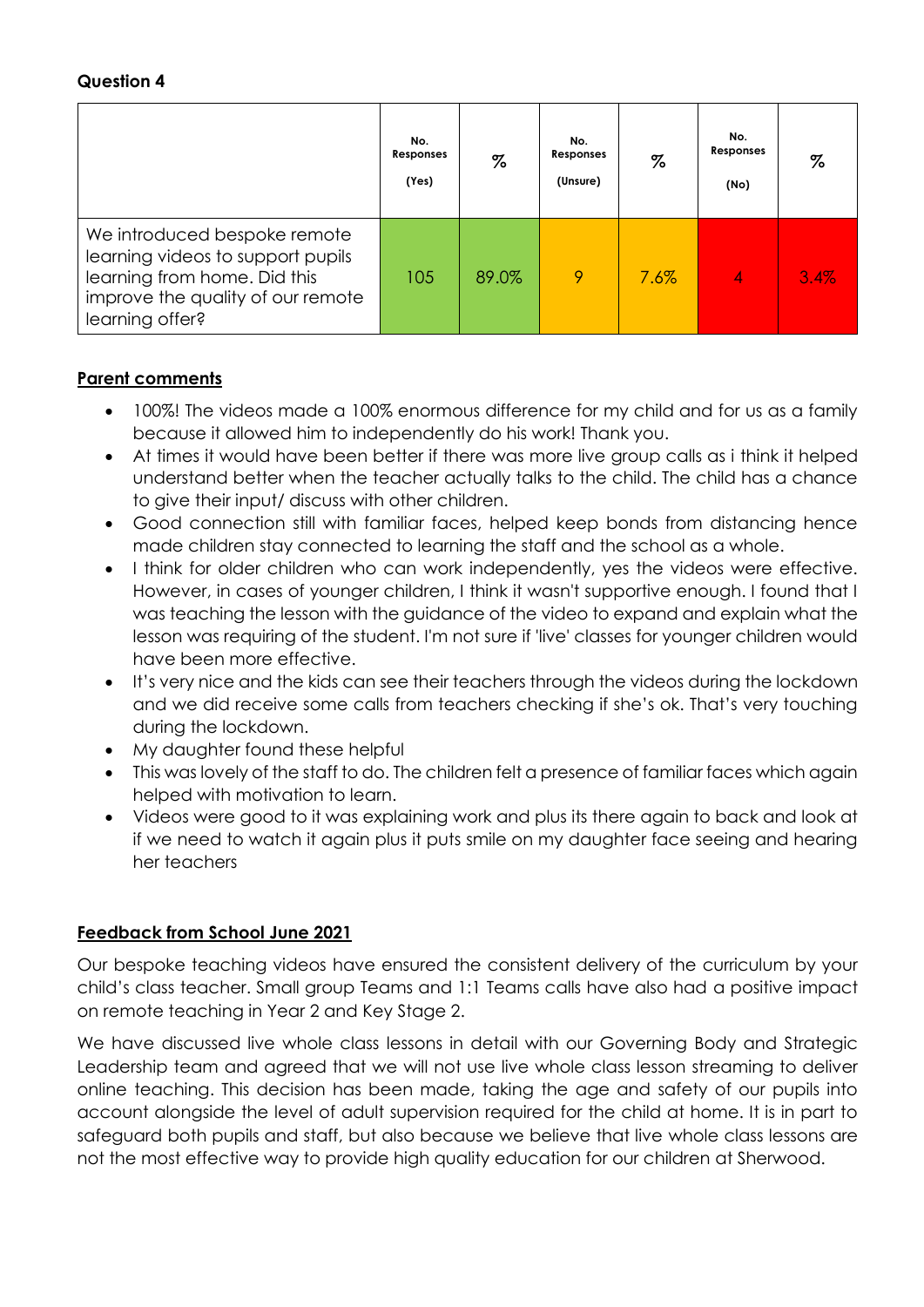|                                                                                                                                                                                                                                                    | No.<br>Responses<br>(Yes) | %     | No.<br>Responses<br>(Unsure) | $\%$  | No.<br>Responses<br>(No) | %    |
|----------------------------------------------------------------------------------------------------------------------------------------------------------------------------------------------------------------------------------------------------|---------------------------|-------|------------------------------|-------|--------------------------|------|
| We introduced new home reading<br>books, launched Reading<br>Pathways for KS2 pupils and<br>delivered a Whole School Book<br>drop in March 2021. Have these<br>resources supported your child's<br>engagement in quality reading<br>texts at home? | 128                       | 75.7% | 33                           | 19.5% | 8                        | 4.7% |

# **Parent comments**

- As a school Sherwood staff have truly excelled, I feel that the learning resources made a single have always been a brilliant help. We appreciate that as a family x
- Brilliant range, appreciate resources made available. Sherwood does go above and beyond when it comes to learning x
- My child receiving 3books a week it is good strategy.
- Helpful, as we weren't able to access community library services for quite a while. A list of good books for each year group would be helpful, for those buying books for at home.
- My daughter was more engaged when she could choose her own book from the library. She has not yet wanted to read the book she was given to keep.
- Marvellous improvement on reading materials provided by the school
- The content of these books are amazing and through this content, it's keeping the child engaged and entertained!
- The quality of books in the pathway seems to vary, some are better than others

# **Feedback from School June 2021**

We have made a significant investment into **high quality reading texts** to support our pupils' reading development over the last two years. This includes:

- New reading books in the Book Band reading scheme.
- New guided reading texts across the whole school.
- Class sets of fiction 'core reading' texts for each year group.
- Class sets of non-fiction 'core reading' texts for each year group.
- The introduction of four new reading pathways. Our pathways include 144 high quality texts (fiction and non-fiction) to support our pupils' reading journey once they leave the book band reading scheme.
- New non-fiction texts to support the wider curriculum for class book areas.

We have also seen an increase in pupil engagement and this high engagement is reflected in our pupils' progress. Reading is woven throughout our bespoke curriculum at Sherwood and will remain a priority moving forward.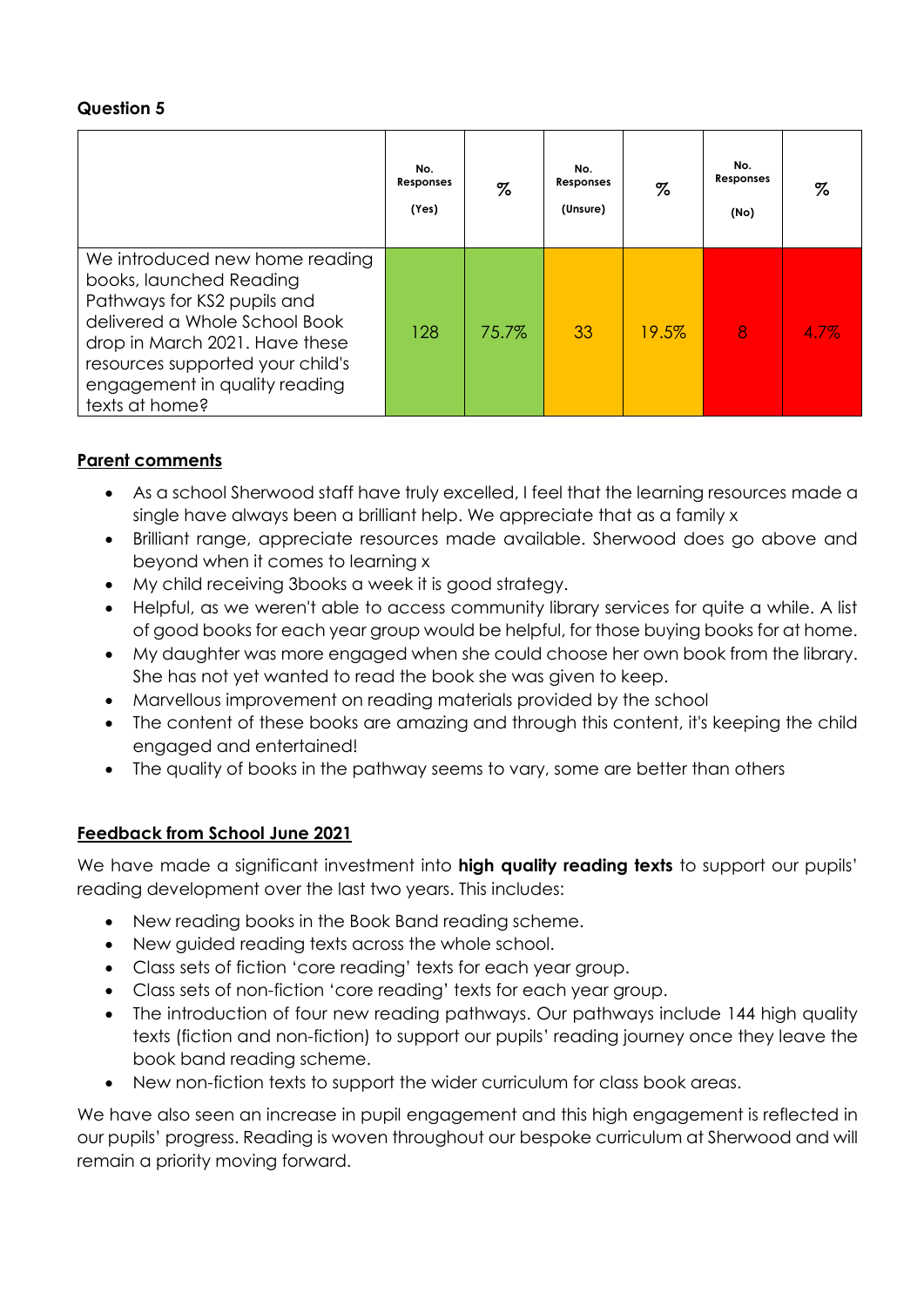|                                                                                                                                                                                 | No.<br><b>Responses</b><br>(Yes) | $\%$  | No.<br>Responses<br>(Unsure) | $\%$ | No.<br>Responses<br>(No) | %    |
|---------------------------------------------------------------------------------------------------------------------------------------------------------------------------------|----------------------------------|-------|------------------------------|------|--------------------------|------|
| Staggered drop off and<br>collection: We introduced a<br>staggered drop off/collection<br>system in three groups? Has this<br>been beneficial for reasons other<br>than safety? | 138                              | 81.7% | 15                           | 8.9% | 16                       | 9.5% |

# **Parent comments**

- Congestion around school has been better.
- Definitely support continuation of this. It's easier to park and pick up /drop off runs more smoothly. Plus less disruptive to local residents. There's no waiting around in the playground for the bell for them all to go in at once. Much better staggered stages of children entering school
- I feel this would be beneficial in the future, i personally found it easier to park up and the traffic lighter
- I think its beneficial in reducing congestion, which obviously has a safety aspect but also reduces the stress of having to park and just in general makes everything more pleasant. The only comment I would make though is although I have never been late dropping the kids; if I was to be caught in traffic it would be very frustrating to be expected to wait with my children until 9:15 when I need to start work. While I understand the need for this during the pandemic, I would suggest reviewing this part of the policy when restrictions have eased.
- I would have thought that this is a disruption that has been necessary, but to have 20 mins at the beginning and end of each day where there can't be focussed teaching time and whole class time isn't the ideal situation
- It likely eases traffic but we never really had an issue with that. Our concern would be more about the loss of teaching time with teachers being stood outside for longer periods in morning and after school shortening the school day
- No negative views about the staggered times but no real benefits from my point of view other than the safety elements which is paramount at this time
- Safety has been hugely increased but also gives you time to speak to teachers if required.
- Staggered drop off has been much better in terms of parking and safety.

# **Feedback from School June 2021**

Staggered pick up and collection times have certainly reduced congestion on/off site and in the cloakrooms. As we have been operating on two separate timetables across the School to support provision in bubbles, this has worked well. **The length of the School day has not been reduced and all children are in school for the same period of time.**

The disadvantage for School is organisation of the class timetable/provision around the two collection groups in each class. This can present challenges. At this present time, we have yet to see any updated operational guidance for Schools for September and as we have learnt over the last 18 months, situations can change very quickly. We will update you further on staggered drop off and collection arrangements later this half term.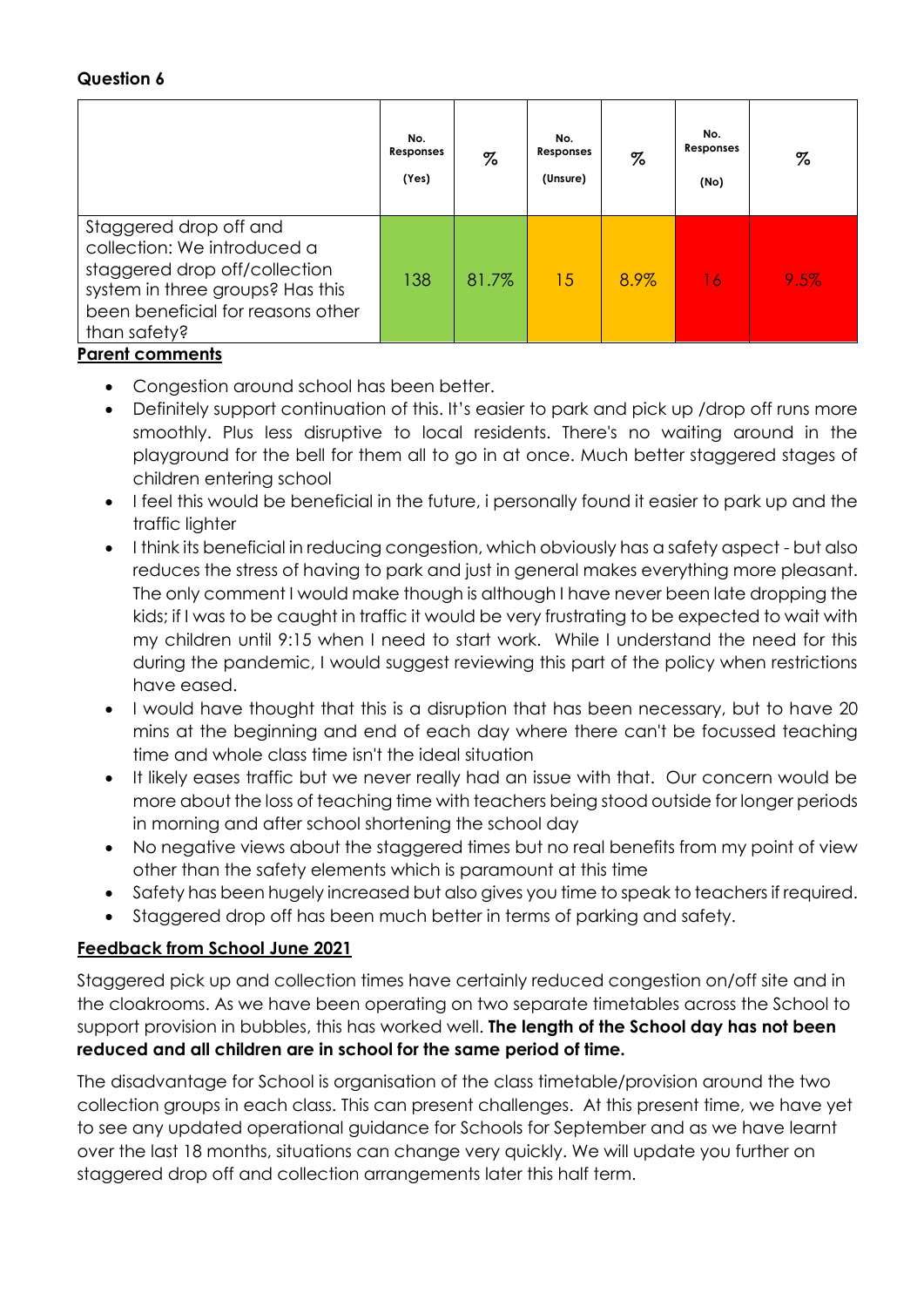|                                                                                        | No.<br>Responses<br>(Yes) | $\%$  | No.<br>Responses<br>(Unsure) | $\%$  | No.<br>Responses<br>(No) | %     |
|----------------------------------------------------------------------------------------|---------------------------|-------|------------------------------|-------|--------------------------|-------|
| We introduced a one way system<br>around the school site. Has this<br>been beneficial? | 110                       | 65.1% | 28                           | 16.6% | 31                       | 18.3% |

#### **Parent comments**

- Again, there is a flow of people rather than people rushing in and out of gates
- Always feel safe on school grounds
- Entrance and exit is less congested
- I would question the need for masks at drop and pick up if in the playground and 2m from others. I worry, given that this is not essential outdoors at other places, that this could look to children that school is more risky than other places. Also the disadvantage of the children not being able to see our faces when they go into school, which would be nice for them to see a smile!"
- In non-Covid times this reduces the opportunity to build social relationships with other families which indirectly benefit the students through increased sociality / support / opportunities. It reduces community cohesion.
- It flows better
- It's quite good in one way but when you are rushing or running late you prefer to enter either side where you actually have parked the car.
- Parents still waited for each other to walk from the car park. Once outside school the one-way system wasn't adhered to.
- Promotes good behaviour in the children to see the adults walking in a orderly manner. I feel personal space for individuals is not invaded. Hence mindfulness and self-care is considered.

#### **Feedback from School June 2021**

We wholeheartedly agree that we would prefer to smile to the children on entry to school each morning. This was exactly our rationale in delaying the use of facemasks on site until January 2021. At present there are couple of reasons why we are asking parents to continue to wear masks on site:

- The number of Covid19 cases (Delta variant) in the area is currently on the rise.
- Parents are not always able to socially distance at the School gate.
- We can have conversations with parents without the requirement to stand 2m apart.

A decision on the one-way system for September will be made as we have a clearer understanding of control measures required moving forward.